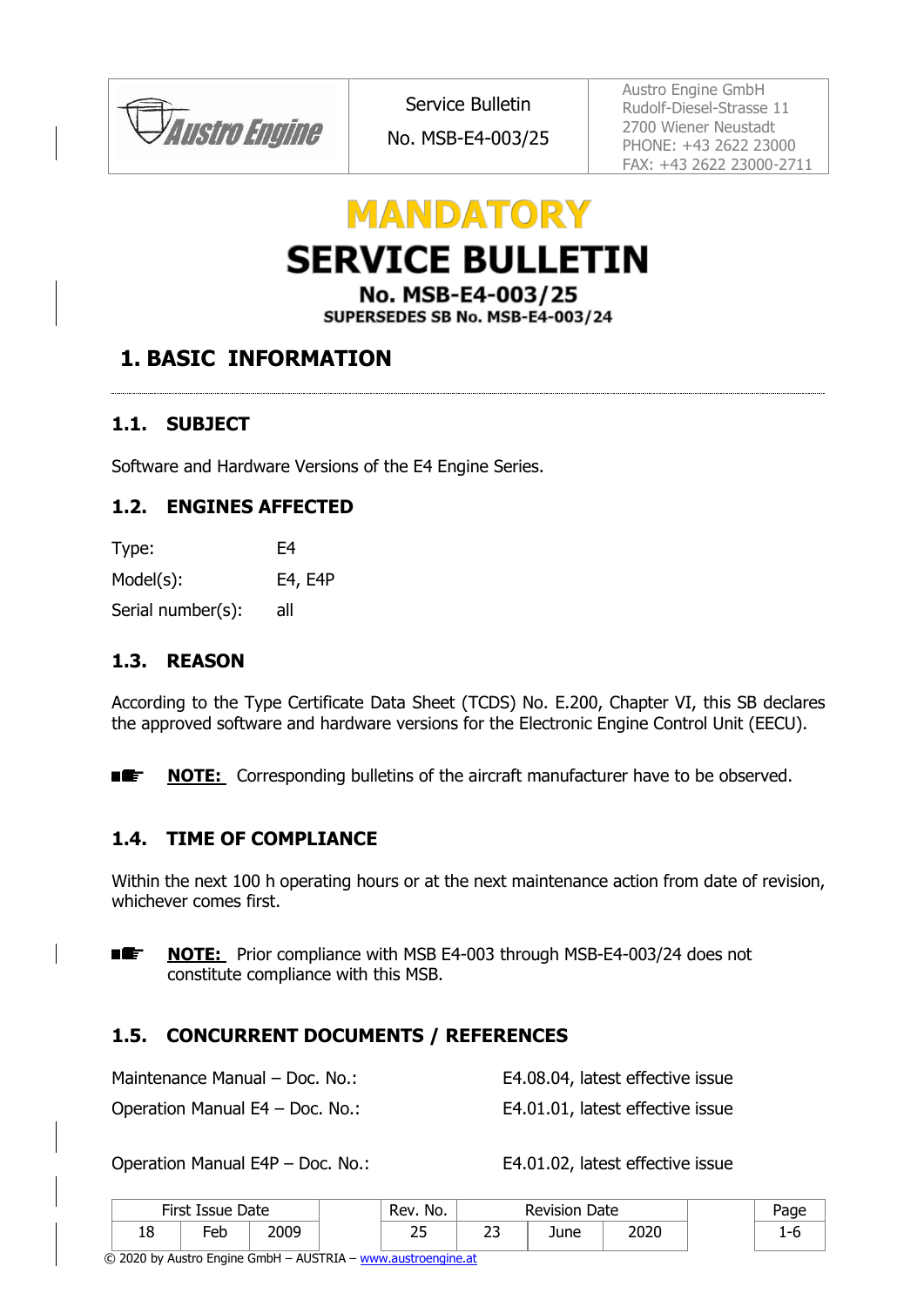**Austro Engine** 

No. MSB-E4-003/25

Austro Engine GmbH Rudolf-Diesel-Strasse 11 2700 Wiener Neustadt PHONE: +43 2622 23000 FAX: +43 2622 23000-2711

# **1.6. OTHER PUBLICATIONS AFFECTED**

None.

# **2. TECHNICAL DETAILS**

<span id="page-1-0"></span>

# **2.1. ACCOMPLISHMENT / INSTRUCTIONS**

Make sure that the EECU software version of your engine complies with the software version shown in Table 1. For the read-out-procedure of your EECU software version, see engine Maintenance Manual Doc. No. E4.08.04 chapter 05-20-05 – EECU Read Out.

If the EECU software version of your engine does not comply with a valid version as listed in Table 1 it is mandatory to be updated with the version shown in Table 1. It is recommended to update the software with the latest valid version relevant for your engine serial number. Prior approved software and hardware versions might also not correspond to the content of the latest effective issues of manuals.

**NOTE:** EECU software update to version VC33\_x(P)\_06\_21 or later can only be 國經一 performed with AE300 Wizard of at least version 1.3.2.417. It is necessary to upgrade to this AE300 Wizard version before starting the EECU software update.

Update the software according to the Maintenance Manual chapter 76-00-11. Within the MM all necessary steps for performing a successful software update are described.

■维 **NOTE:** If updating multiple EECUs consecutively e.g. on multi engine aircraft terminate AE300 Wizard after each EECU to prevent possible error messages.

For software-updates, please contact Austro Engine GmbH service partner.

For the time of compliance, see chapter 1.4 of this MSB.

#### General: VC**aa**\_**bb**\_**cc**\_**dd**\_**e**

- aa Main software version
- bb HW configuration / engine model
- cc Sub software version
- dd Dataset version
- e Indicator for optional software version

|         | First Issue Date<br>Rev. No.<br>Date<br><b>Revision</b> |      |  |                    |                |      |      |  |
|---------|---------------------------------------------------------|------|--|--------------------|----------------|------|------|--|
| Ω<br>⊥∪ | -eb                                                     | 2009 |  | $\mathbf{r}$<br>بے | --<br>بے<br>__ | June | 2020 |  |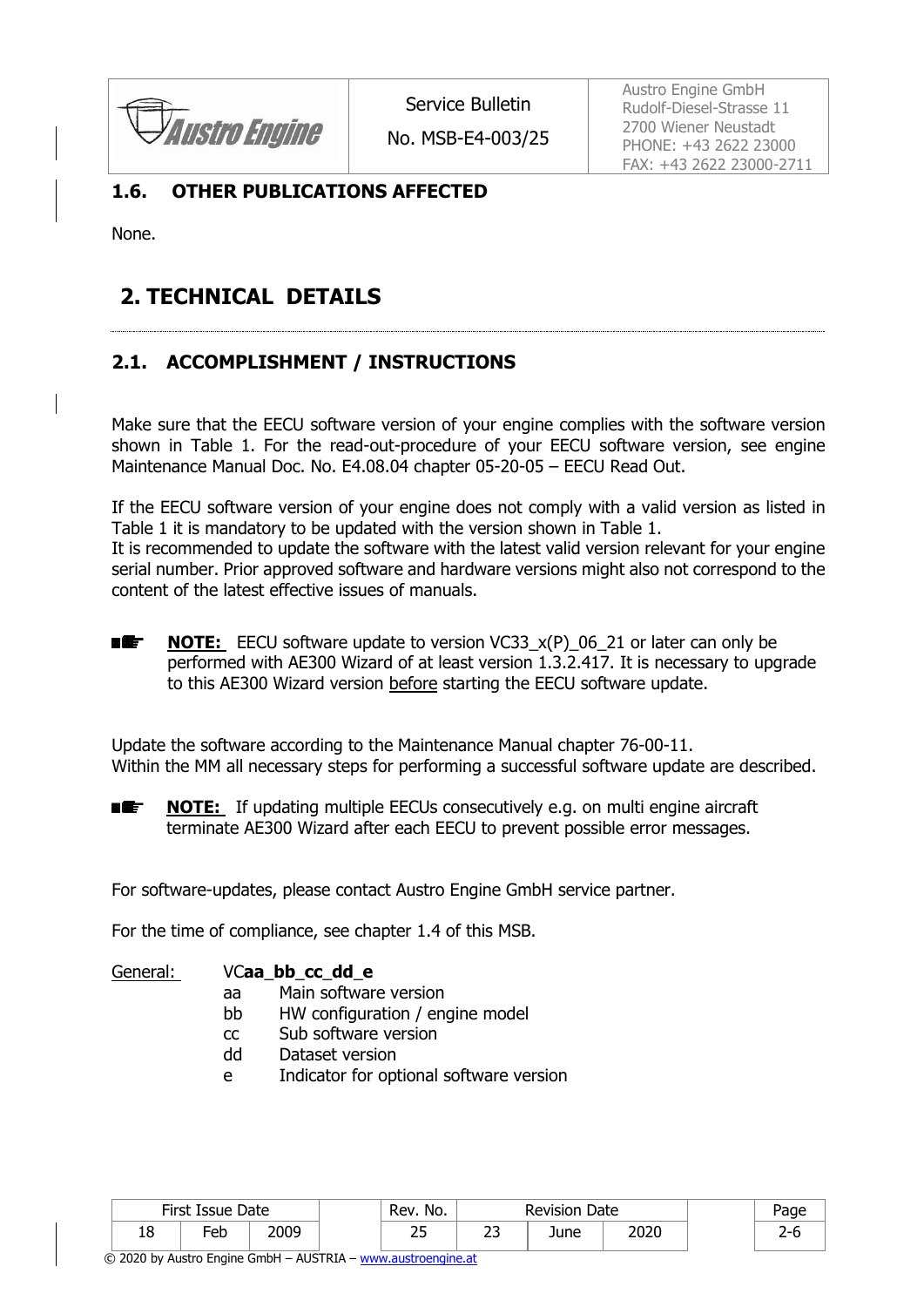

No. MSB-E4-003/25

Austro Engine GmbH Rudolf-Diesel-Strasse 11 2700 Wiener Neustadt PHONE: +43 2622 23000 FAX: +43 2622 23000-2711

|                                                          | <b>Model</b> | <b>Engine S/N</b>             | <b>Software Version</b>                | <b>Hardware</b>                       |  |
|----------------------------------------------------------|--------------|-------------------------------|----------------------------------------|---------------------------------------|--|
|                                                          |              |                               |                                        | <b>Version</b>                        |  |
|                                                          | $E4-A$       | E4-A-00001 and<br>subsequent  | VC33 1 06 24<br>(E4A-92-200-000-AD1)   | E4A-92-100-000-<br>$02()$ * and later |  |
|                                                          | $E4-B$       | E4-B-00001 and<br>subsequent  | VC33_0_06 24<br>(E4B-92-200-000-AD1)   | E4A-92-100-000-<br>$02()$ * and later |  |
| SW / HW Versions<br>Latest valid                         | $E4-C$       | E4-C-00001 and<br>subsequent  | VC33 2 06 24<br>(E4C-92-200-000-AD1)   | E4A-92-100-000-<br>$02()$ * and later |  |
|                                                          | E4P-B        | E4P-B-00001 and<br>subsequent | VC33 0P 06 21<br>(E4PB-92-200-000-AA2) | E4A-92-100-000-<br>$02()^*$ and later |  |
|                                                          | E4P-C        | E4P-C-00001 and<br>subsequent | VC33 2P 06 24<br>(E4PC-92-200-000-AD1) | E4A-92-100-000-<br>$02()^*$ and later |  |
|                                                          | $E4-A$       | E4-A-00001 and<br>subsequent  | VC33 1 05 18 D<br>(E4A-92-300-000-020) | E4A-92-100-000-<br>$02()$ * and later |  |
| <b>Optional valid</b><br>SW / HW<br>Versions             | $E4-B$       | E4-B-00001 and<br>subsequent  | VC33 0 05 24 D<br>(E4B-92-300-000-AB1) | E4A-92-100-000-<br>$02()$ * and later |  |
|                                                          | $E4-C$       | E4-C-00001 and<br>subsequent  | VC33 2 05 24 D<br>(E4C-92-300-000-AB1) | E4A-92-100-000-<br>$02()$ * and later |  |
|                                                          | $E4-A$       | E4-A-00001 and<br>subsequent  | VC33_1_06_21<br>(E4A-92-200-000-190)   | E4A-92-100-000-<br>$02()$ * and later |  |
| approved SW HW<br><b>Compatible and</b><br>$\frac{5}{2}$ | $E4-B$       | E4-B-00001 and<br>subsequent  | VC33 0 06 21<br>(E4B-92-200-000-100)   | E4A-92-100-000-<br>$02()$ * and later |  |
| Versid                                                   | $E4-C$       | E4-C-00001 and<br>subsequent  | VC33 2 06 21<br>(E4C-92-200-000-050)   | E4A-92-100-000-<br>$02()$ * and later |  |
|                                                          | $E4P-C$      | E4P-C-00001 and<br>subsequent | VC33 2P 06 21<br>(E4PC-92-200-000-030) | E4A-92-100-000-<br>$02()$ * and later |  |

**Table 1:** Valid E4 Software / Hardware Versions

\* NOTE: The last digit of the Hardware part number is a placeholder "()". This digit is not service relevant.

### **2.2. ILLUSTRATIONS**

None.

# **2.3. MASS (WEIGHT)**

Not affected.

| First Issue Date |     | No.<br>Rev. | <b>Date</b><br><b>Revision</b> |         |      | Page |  |
|------------------|-----|-------------|--------------------------------|---------|------|------|--|
| $\circ$<br>⊥∪    | ⊦eb | nna         | ¬ ⊢<br>ت                       | --<br>ت | June | 2020 |  |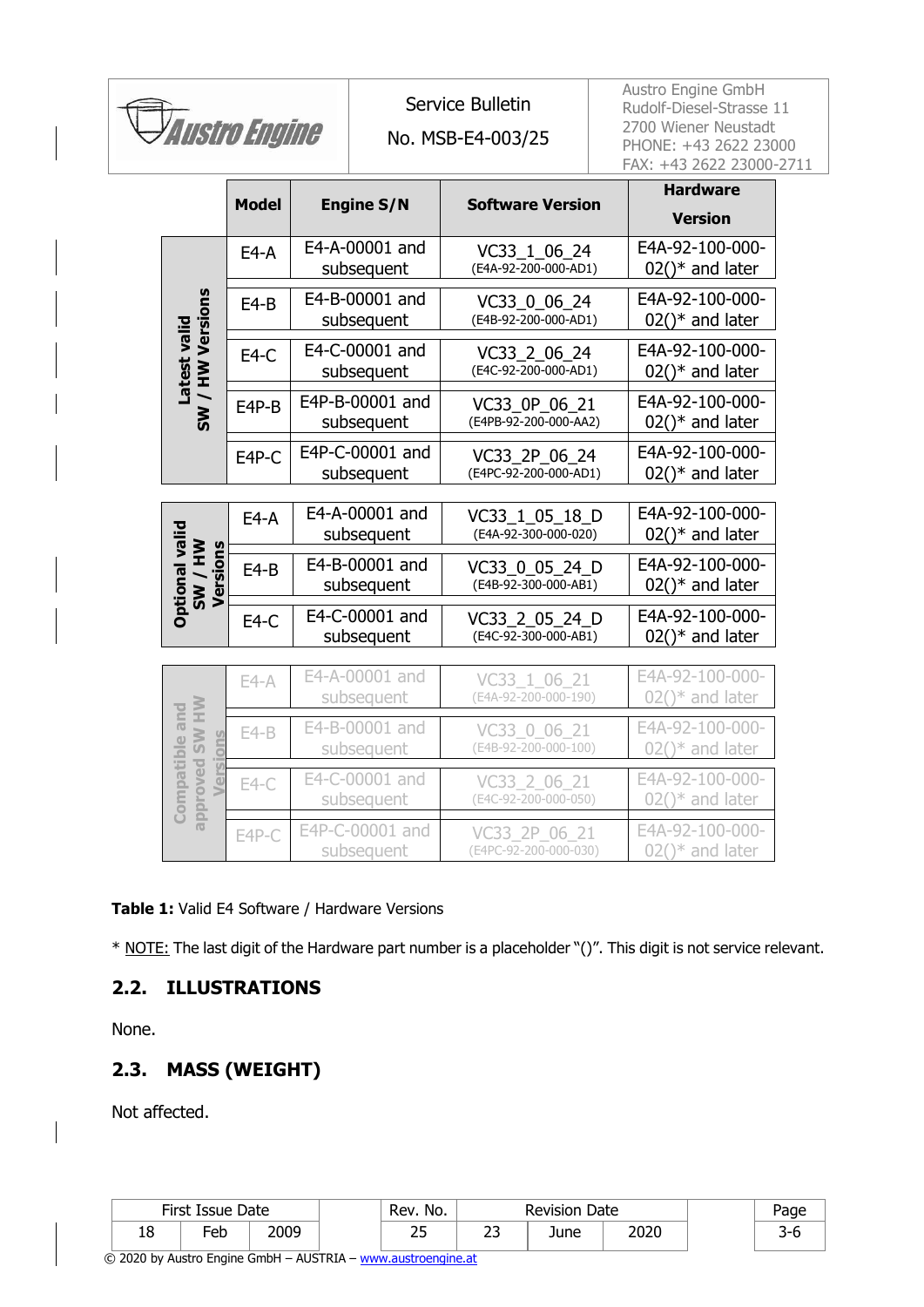**Austro Engine** 

No. MSB-E4-003/25

Austro Engine GmbH Rudolf-Diesel-Strasse 11 2700 Wiener Neustadt PHONE: +43 2622 23000 FAX: +43 2622 23000-2711

## **2.4. APPROVAL STATEMENT**

The technical content of this document has been approved under the authority of DOA No. EASA.21J.399.

# **3. PLANNING INFORMATION**

#### **3.1. MATERIAL & AVAILABILITY**

The software and concurrent documents can be obtained through Austro Engine GmbH.

#### **3.2. SPECIAL TOOLS**

- AE300 Wizard at least Version 1.3.2.417 for engine models E4 and E4P
- Qualified-Maintenance USB dongle (order number IPEH-002021-QM).

#### **3.3. LABOR EFFORT**

Approximately 15 minutes.

#### **3.4. CREDIT**

None.

# **4. REMARKS**

#### ■鑑 **NOTE:**

- o All measures must be carried out by a certified engine station and certified engine mechanic.
- $\circ$  The accomplishment of the instructions shown under chapter [2.1](#page-1-0) must be confirmed in the respective engine logbook.
- o The accomplishment of the instructions must be carried out within the time of compliance according chapter [1.4.](#page-0-0)
- $\circ$  In case of doubt please contact the Austro Engine GmbH After Sales Support (e-mail: [service@austroengine.at;](mailto:service@austroengine.at) Tel: +43 2622 23000 2525).

|    | First Issue Date |      | Rev. No.  |          | Date<br><b>Revision</b> |      |  |
|----|------------------|------|-----------|----------|-------------------------|------|--|
| 18 | -eb              | 2009 | חר<br>ر ے | ີ<br>ے ے | June                    | 2020 |  |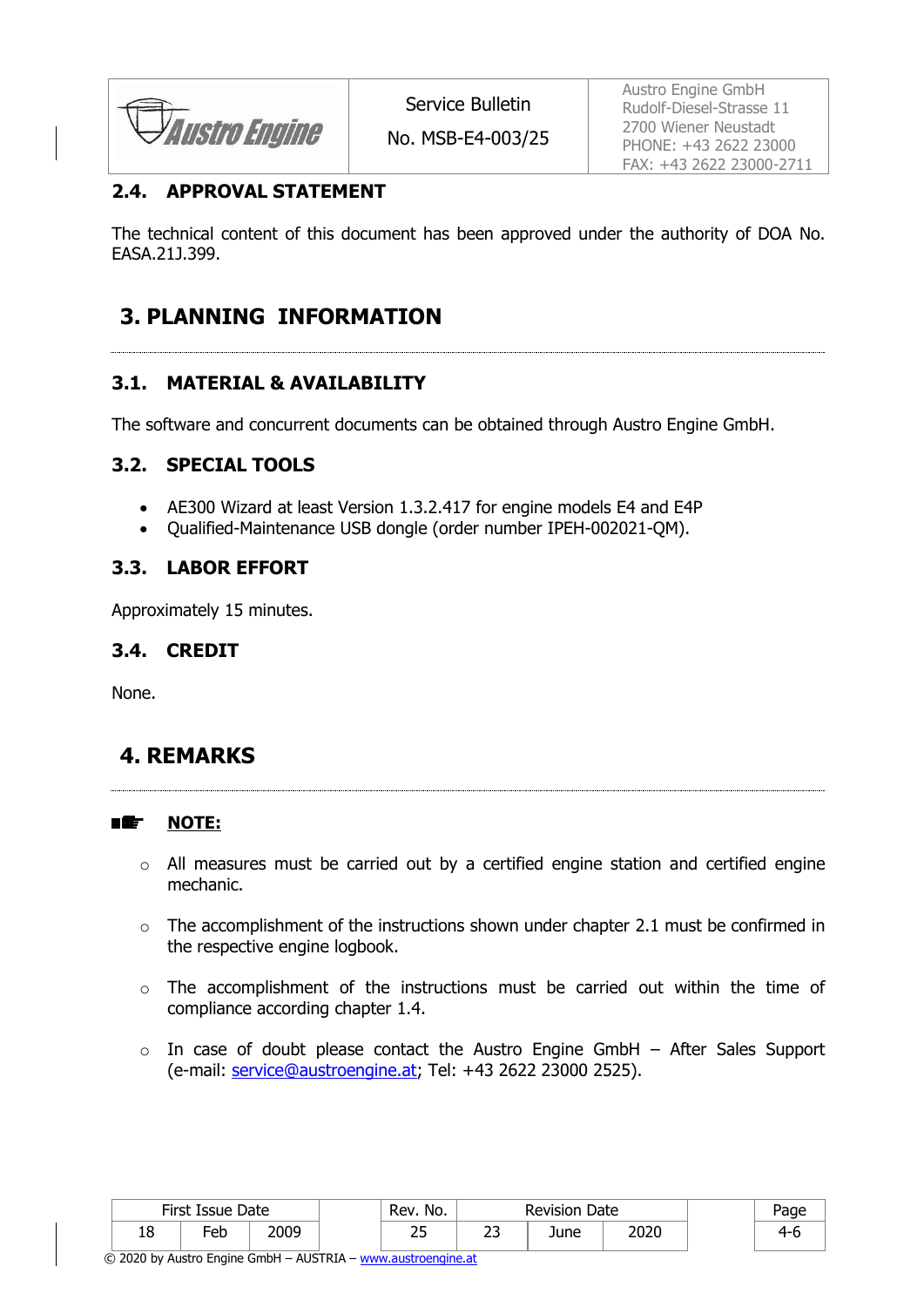

No. MSB-E4-003/25

Austro Engine GmbH Rudolf-Diesel-Strasse 11 2700 Wiener Neustadt PHONE: +43 2622 23000 FAX: +43 2622 23000-2711

# **5. EXPLANATORY NOTES**

| 5.1.         |                 | <b>SYMBOL EXPLANATION</b>                                                                                          |  |  |  |  |  |  |  |  |
|--------------|-----------------|--------------------------------------------------------------------------------------------------------------------|--|--|--|--|--|--|--|--|
| $\mathbb{A}$ |                 | <b>WARNING:</b> Disregarding these safety rules can cause personal injury or even death                            |  |  |  |  |  |  |  |  |
| CAUTION      | <b>CAUTION:</b> | Disregarding these special instructions and safety measures can cause<br>damage to the engine or other components. |  |  |  |  |  |  |  |  |
|              | <b>NOTE:</b>    | Additional note or instruction for better understanding of an instruction                                          |  |  |  |  |  |  |  |  |

# **6. APPENDIX**

• Execution Report

|                | First Issue Date        |      | Rev. No.           |         | <b>Revision Date</b> |      |  |
|----------------|-------------------------|------|--------------------|---------|----------------------|------|--|
| $\Omega$<br>⊥∪ | $\mathsf{E}\mathsf{eb}$ | 2009 | $\mathbf{r}$<br>بے | ີ<br>بے | June                 | 2020 |  |